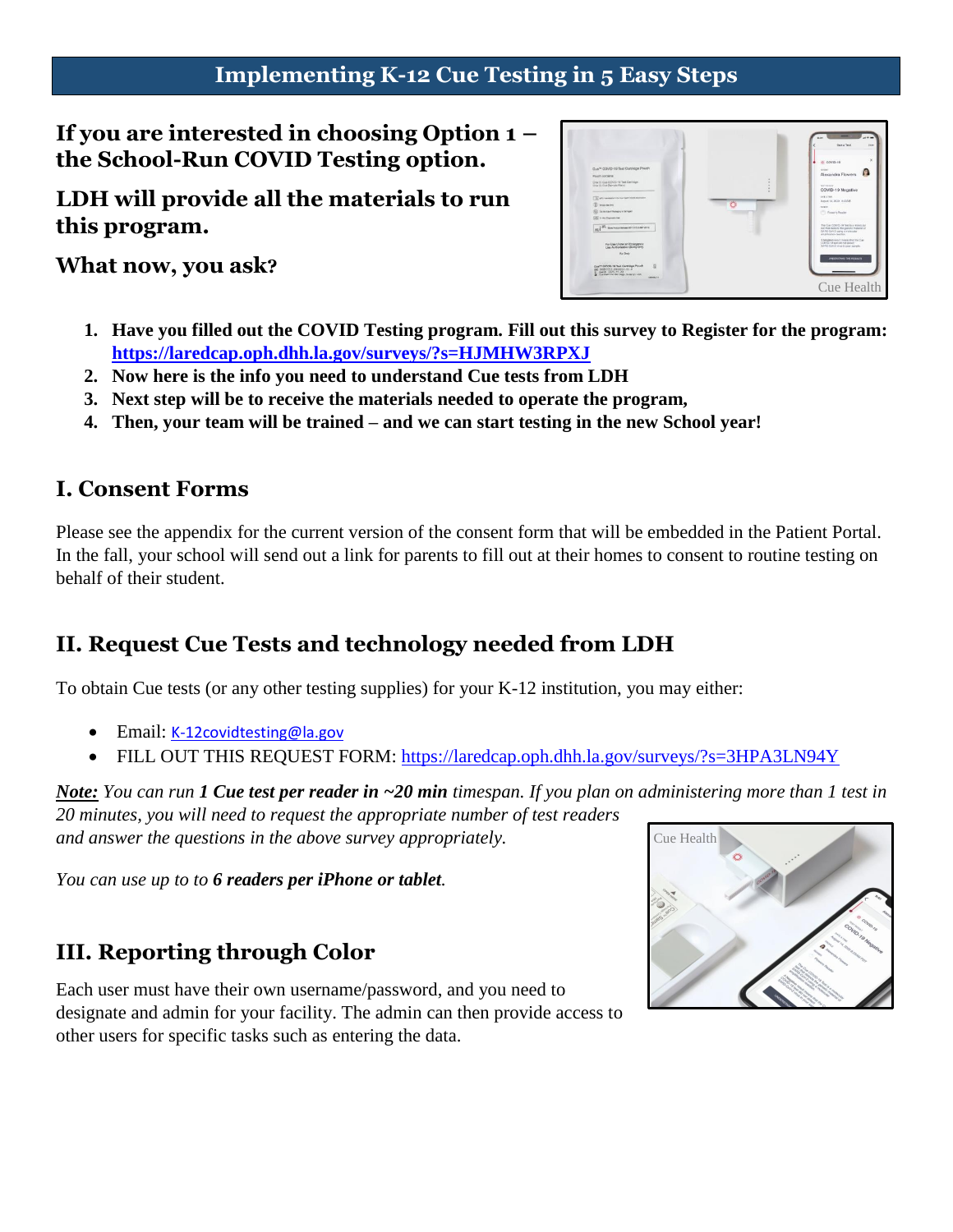# **IV. Get trained – and start testing!**

You will have an opportunity to be trained in-person! LDH will be in touch with you to set up the training.

If you'd like to get a head start and preview please contact Victoria Hudak [\(Victoria.Hudak@cue.me\)](mailto:Victoria.Hudak@cue.me) to register for an upcoming virtual CUE training. There are virtual trainings held every Tuesday.



# **FAQs:**

- **1.** The Cartridge is a single-use, disposable unit that contains the reagents and associated materials required for detection of the SARS-CoV-2 virus in direct nasal swabs.
- **2.** The sample is collected using a lower nasal swab.
- **3.** The results are delivered in 20 minutes to patients' families or patients over 18 through email and text.
- **4.** This test can be self-administered while trained professionals observe for accurate collection.
- **5.** This test can be used on asymptomatic and symptomatic individuals
- **6.** Asymptomatic and symptomatic individuals (*as long as the symptoms are not severe*) who test negative are allowed to stay on school campus.
- **7. Where can I find more information on Cue?**
- <https://www.cuehealth.com/>
- <https://www.cuehealth.com/what-is-cue/how-cue-detects-covid-19>
- <https://www.cuehealth.com/what-is-cue/help-and-support/faqs/>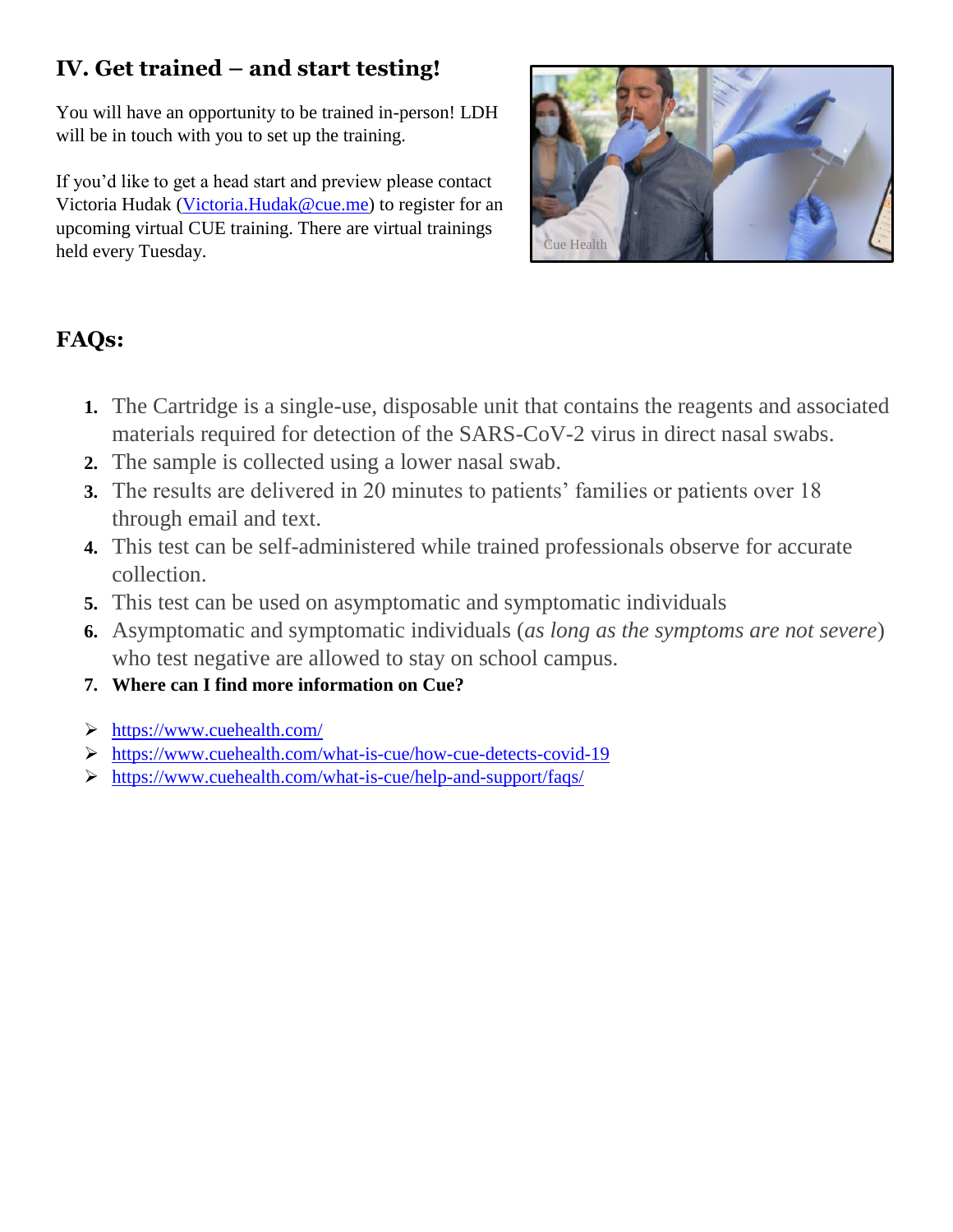APPENDIX 1: Current Consent Form

# LDH K12 COVID-19 testing consent

## Please review this important information about COVID-19 testing.

**The purpose of this program is to assist efforts to monitor the spread of COVID-19 in school-aged children within the community. There are different types of testing strategies that may be used for school-aged children in participating schools, and staff within those participating schools, which include, but are not limited to:** 

- With **pooled tests,** samples from several people are combined. A test is performed on the combined pool of samples. Pooled testing can detect if someone in the group was infected with SARS-CoV-2 at the time of the testing. However, it **cannot detect which individual was infected at the time of testing.**
- With **individual testing,** also known as diagnostic testing or screening, samples from individuals are tested individually. Individual testing can detect whether an individual was infected with SARS-CoV-2 at the time of testing.
- Neither of these tests will test for immunity or if the individual tested had the virus in the past.

**In the event that the pooled test results in a positive sample, each person within that pooled group will need to be tested individually.**

#### **If an individual's testing result is positive, it means that the person tested likely has COVID-19.**

● Even if there no symptoms present with an individual who tests positive, it is recommended that the party be isolated and immediately contact their healthcare provider.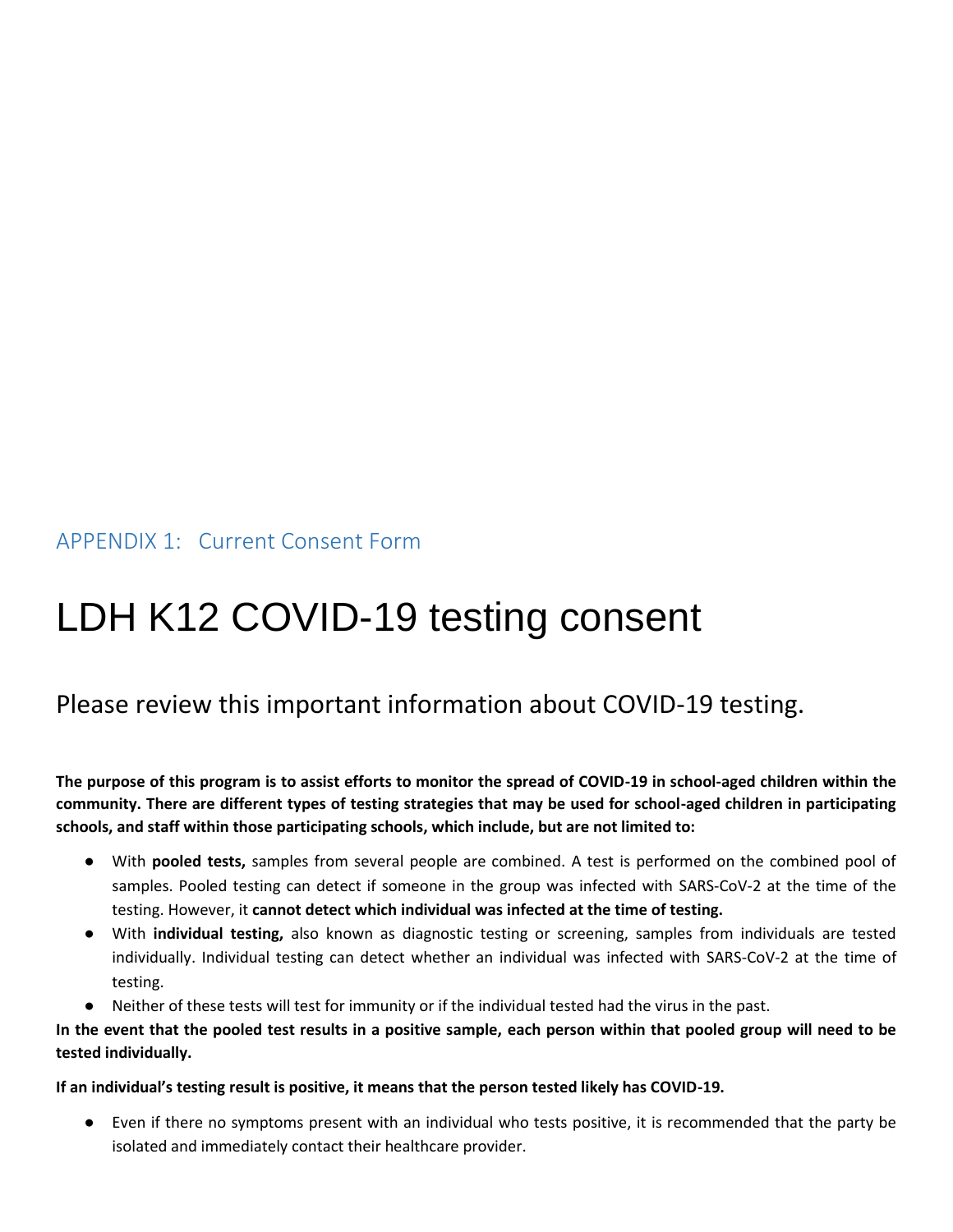**In the event that the pooled test results in a negative sample, or the individual's testing result is negative, the virus that causes COVID-19 was not detected.**

- There have been limited incidents where testing results in a false negative. False negatives occur because the tests are not 100% accurate.
- If an individual has symptoms or develop symptoms, it is recommended that they isolate and immediately contact their healthcare provider.

Color Health, Inc. ("Color") does not give medical advice or provide medical care. Follow up with your doctor about your results. Your test results will be shared with the testing partner sponsoring the program and certain federal, state, or local agencies for public health purposes as required by law.

## Provide your consent.

By completing and submitting this form, I confirm that I have the legal authority to provide consent for the patient identified during registration (who is myself if I am of the age of majority or my minor child) who is seeking COVID-19 testing (referred to below as "the patient") and that:

A. Program Administrator: I understand that the patient's school administers the testing program that the patient has been asked to participate in, and that I may ask the patient's school for additional information about the testing program.

B. Collection and Testing of Samples: I authorize the collection of one or more samples from the patient and administration of COVID-19 tests on the patient's samples, which shall include pooled testing and may also include individual diagnostic testing through molecular or antigen tests, as further explained below. When the patient arrives at the testing location at the designated time, the patient will receive the materials they should use to collect their samples and instructions on how to use these materials. These instructions will include a request to swirl the cotton tip of a swab in both nostrils to collect the sample, and additional details will be provided before the collection process begins. I understand that any personnel assisting in the administration of tests will have received training on safe and proper test administration.

C. Pooled Tests: I understand the patient may be asked to provide one or more samples for a "pooled test". In this type of test, the patient's sample will be collected and deposited with those of one or more other individuals in a test tube. The tube will be identified by a randomly generated barcode. Color operates an information system and related software (the "Platform") which associates the barcode with the individuals who provided samples. The patient's school will send the test tubes containing multiple samples to an independent laboratory with authority to conduct COVID-19 tests. The laboratory will not have access to names or other identifiers relating to the individuals who provided samples except as required or permitted by law. The laboratory will conduct testing and will enter the pooled test results in the Platform. I understand that these results will generally either be (1) negative, indicating that none of the samples in the pool tested positive, or (2) positive, indicating that one or more samples in the pool tested positive. I understand that it is not possible to determine from positive pooled test results alone which member or members of the pool tested positive without additional individual testing. In case of a positive pooled test result or suspected exposure to a positive individual, if the school's protocol requires additional individual diagnostic testing (which will be separately communicated to you by the school), I understand and agree that the patient may be asked to undergo an additional individual diagnostic test to determine whether the patient tests positive for COVID-19.